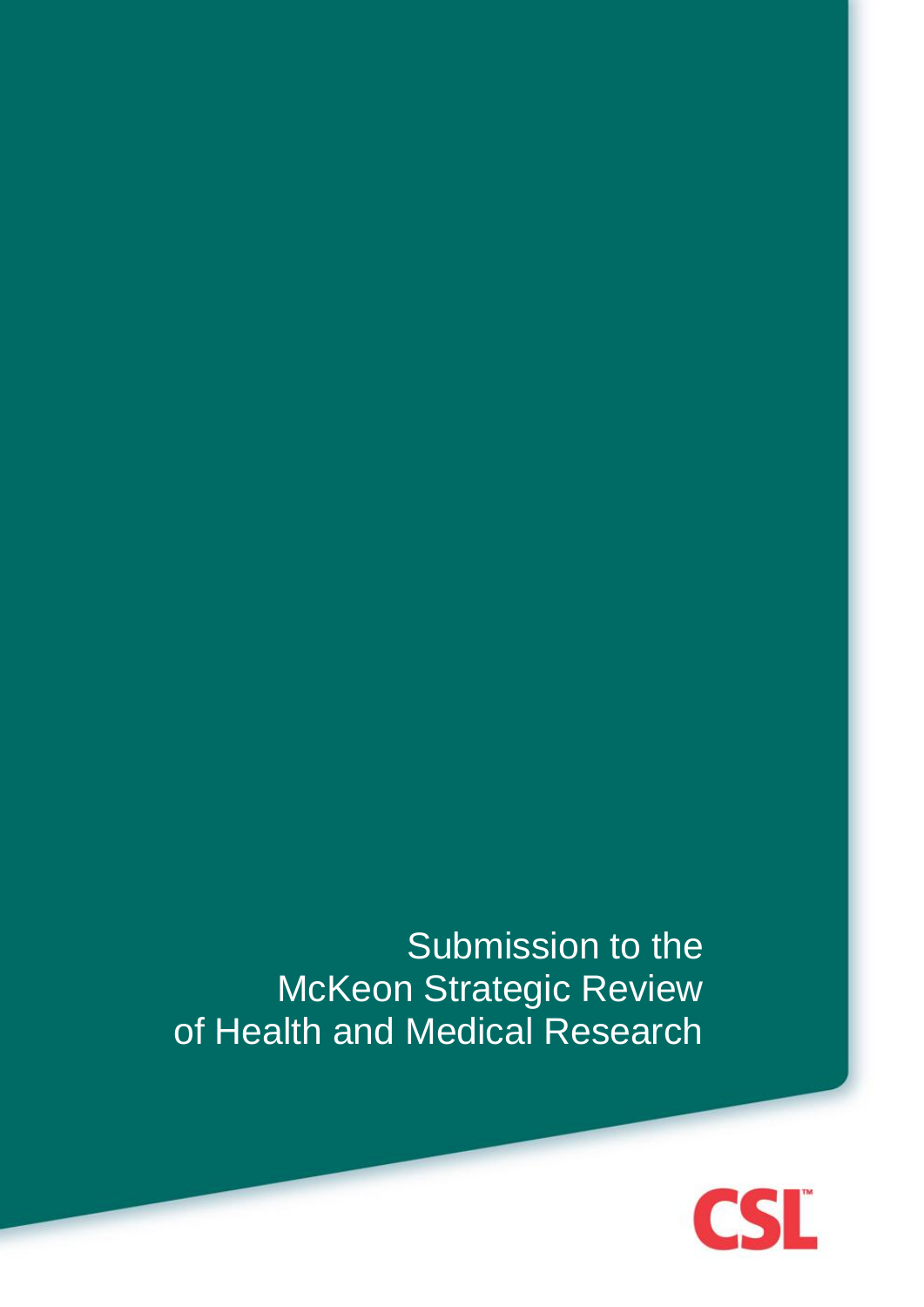### *Overview*

CSL welcomes the opportunity to contribute to the 2012 Strategic Review of Health and Medical Research.

CSL is Australia's largest biotechnology company and a global leader in developing bio-pharmaceutical medicines. Our direct and indirect contribution to Australia's national output is nearly \$2.4 billion per annum. CSL's success has been supported by a world-class medical research community in Australia.

A world-class medical research community has clear benefits to the long-term health of Australians and the potential to reduce health costs.

Two of Australia's greatest contributions to modern biopharmaceuticals are G-CSF, a growth factor used to treat cancer patients, and Gardasil®, the cervical cancer vaccine. G-CSF was lost to Australia early in development and the multi-billion dollar rewards from its success stayed overseas. Gardasil® was taken further through the pipeline and, as a result, the total royalty streams flowing back into Australia are likely to reach \$600 million by the end of this year.

Australia could derive a greater economic return from the community's investment in health and medical research by carefully considering how better to add value in translational research – the bridge between basic research and clinical/commercial application.

Basic medical research incorporates projects across a wide range of disciplines and a relatively small subset of this research delivers drug candidates that have been validated in animal models and which are suitable for novel medicine development. However, human proof-of-principle data is much more valuable than data from animal models. Identifying development candidates and funding their transition from the necessary animal experiment to proof-of-principle in human clinical trials is a huge value-adding step. We need to identify a funding mechanism to bridge this gap.

Our key recommendation is to create significant translational grants to enable more discoveries to reach clinical proof-of-concept stage and to facilitate improved links between the research community and industry.

These grants could enable more discoveries to enter commercial development and more development to take place in Australia – increasing the economic and social benefits flowing from Australia's investment in health and medical research.

## *1. Why is it in Australia's interest to have a viable and internationally competitive health and medical research sector?*

The major benefits to Australia of having a viable and internationally competitive health and medical research sector have been eloquently described in submissions from the Assocation of Australian Medical Research Institutes, the Australian Society of Medical Research, the Australian Academy of Science and Research Australia, among others.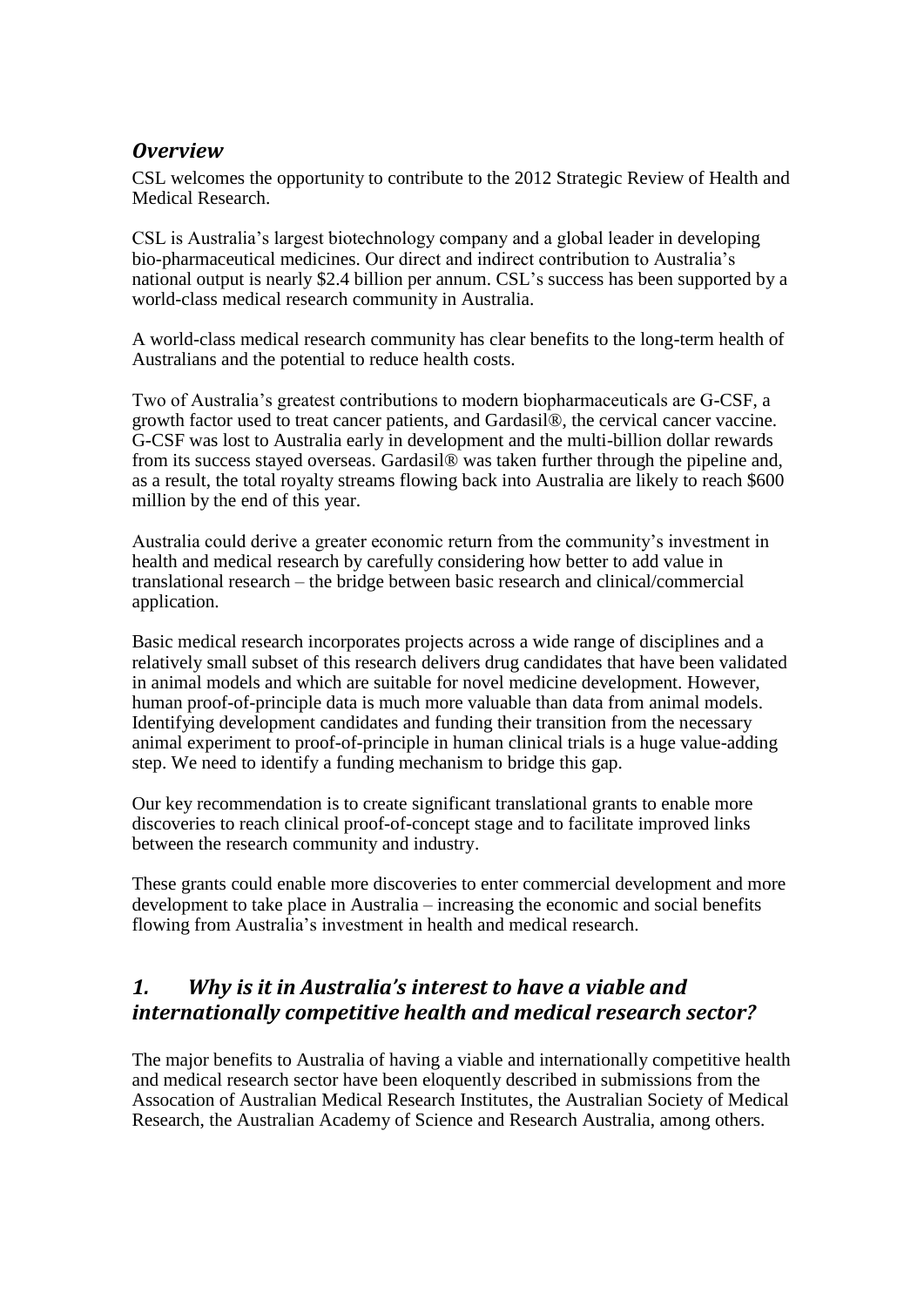These powerful benefits include:

- Research conducted in Australia is better tailored to meet the needs of the Australian community.
- A strong Australian research community with international linkages gives Australian clinicians faster access to international discoveries, new medicines and breakthrough medical treatments.
- Investment in health and medical research brings financial benefits to Australia through gains in well-being, reduced healthcare expenditure, increased productivity and commercialisation $<sup>1</sup>$ .</sup>

We see further benefits. A viable and internationally competitive health and medical research sector can help grow and sustain Australia's sucessful research-based medicines industry, delivering even greater social and economic benefits to the nation. As Australia's largest biotechnology company, and a global leader in the development of speciality biopharmaceuticals, we would like to elaborate on these benefits.

The Australian medicines industry can play a critical role in translating Australian research discoveries into life-saving and life-enhancing products for patients. The bionic ear, Gardasil® and Relenza® are all fine examples of what can be achieved for human health through collaboration between Australia's medical reseachers and the Australian medicines industry.

The industry also generates signficant economic benefit for Australia. It is currently our largest high-technology exporter (\$3.8 billion in 2010-11)<sup>2</sup>, the highest manufacturing industry investor in R&D (\$1 billion in 2009-10)<sup>3</sup> and it employs over 40,000 people Australia-wide<sup>4</sup>. There are significant multiplier effects of this activity which further benefit Australia.

### For example:

In 2010/2011 CSL's operations in Australia, comprised:

- total sales of \$747 million, including \$119 million in export sales;
- \$210 million paid in wages and salaries to Australian workers;
- \$422 million in goods and services bought from other Australian businesses; and
- 1,742 full-time equivalent jobs.

This activity stimulated in Australia<sup>5</sup>:

- \$1,644 million in additional output from other industries for a total contribution to national output of \$2,391 million;
- \$210 million in household income contributions. The increase in consumption spending from this induced a further \$438 million in household income from employment in other industries for a total increase in household income of \$648 million; and

<sup>&</sup>lt;u>.</u>  $<sup>1</sup>$  Deloitte Access Economics, 2011, Returns on NHRMC funded Research and Development, report</sup> prepared for the Australian Society of Medical Research

<sup>2</sup> Australian Bureau of Statistics, Catalogue 5368.0, International Trade in Goods and Services, Australian 2010-11

<sup>&</sup>lt;sup>3</sup> Australian Bureau of Statistics, Catalogue 8104, Research and Experimental Development by Socio-Economic Objectives, Australia 2009-10

<sup>&</sup>lt;sup>4</sup> Commonwealth of Australia, 2008, Pharmaceuticals Industry Strategy Group. Final Report

<sup>5</sup> CSL's Contribution to the Australian Economy, *Synergies Economic Consulting*, 2009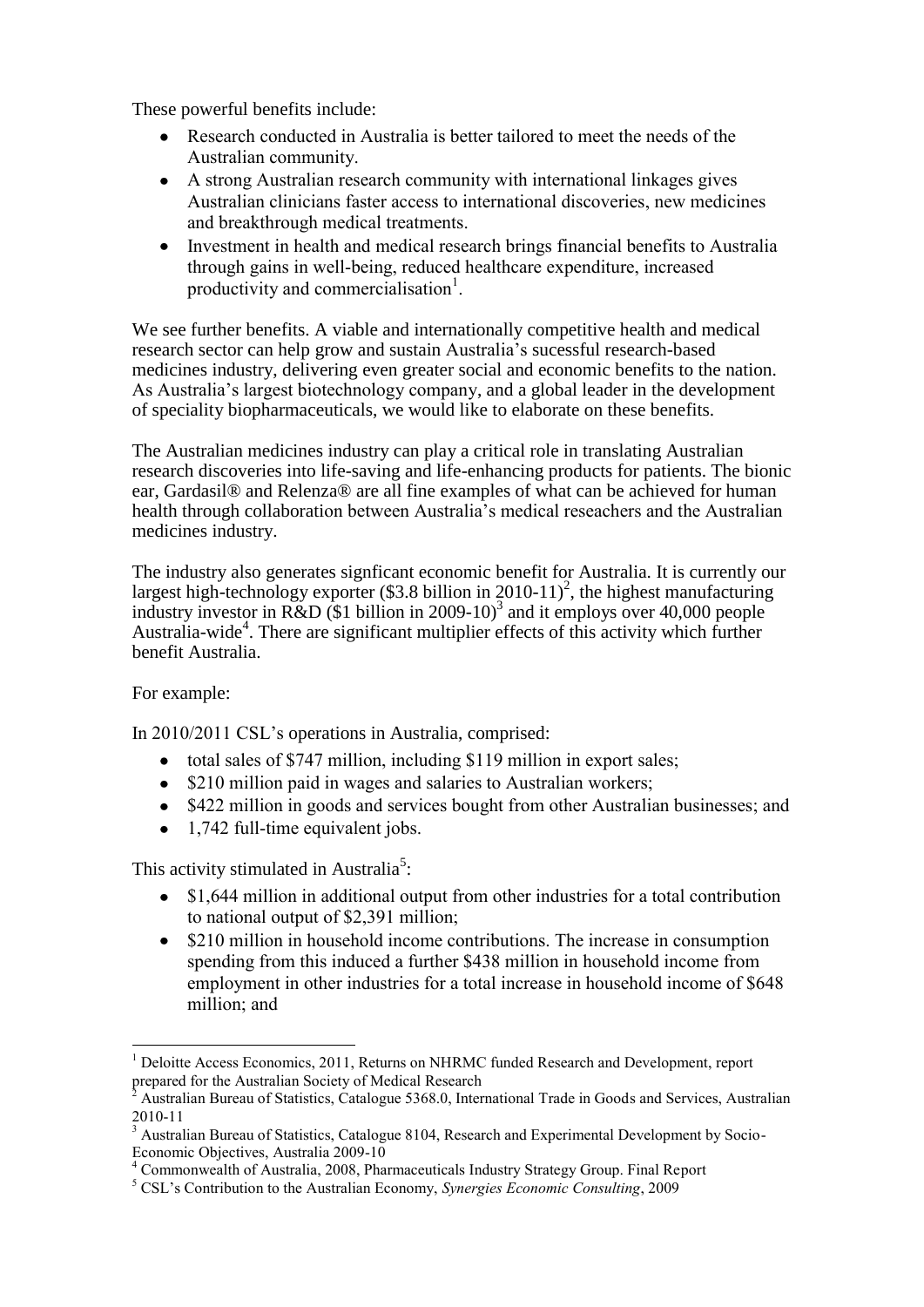employment of  $6,406$  jobs in other industries in addition to 1,742 directly employed, resulting in a total employment contribution of 8,148 jobs.

CSL also has substantial R&D activities in Australia which can be expected to generate large knowledge spillovers which are not included in the abovementioned figures. Nor are returns to CSL's Australian shareholders, including those from profits earned offshore.

The contributions of the medicines industry to Australia are substantial and are intimately linked to the output of our health and medical research sector. Continued investment in the sector will help protect, grow and sustain industry by ensuring:

- a continuing flow of internationally competitve research discoveries capable of being turned into products; and
- a critical mass of highly trained and skilled medical scientists both to undertake the research and to work with industry to turn discoveries into therapies and revenues.

The translation of discoveries into therapies is a key value driver for the sector, for industry and for Australia. To enable Australia to fully capitalise on its investment in health and medical research, we recommend a step-change in the way translational research is funded. This is addressed in our response to Question 4.

There are many other factors that impact on the success and sustainability of the medicines industry and its symbiosis with the health and medical research sector. We agree with Medicines Australia's recommendations to the Review that Australian goverments should provide globally competitive incentives to encourage major investment by pharmacuetical companies in Australia, and that such incentives could include either lowering Australia's corporate tax rate or raising the level of tax credits available to companies conducting medical research in Australia, and the establishment of a strategic co-investment fund for large-scale R&D infrastructure, as recommended by the Pharmaceutical Industry Strategy Group in 2009.

# *4. How can we optimise translation of health and medical research into better health and well-being?*

Australia lacks resources and capability in translational research, and this inhibits the potential for Australia's health and medical research investment to be fully maximised.

Translational research includes: preclinical studies in relevant animal models of disease; *in vitro* and *ex vivo* studies using relevant tissues sampled from the target patient population; toxicology studies, manufacturing and scale-up activities; and early stage human clinical trials. In Australia, few of these translational activities occur within the academic research sector.

The process of translating a basic research discovery through to an innovative therapy for patients is challenging and high risk, can take several years to complete and can cost many millions of dollars. Achieving preliminary proof-of-concept in patients, for example via a small Phase IIa study, is an important first step that can reduce the risk of, and justify, the very large investment required to complete subsequent Phase IIb and Phase III studies. However, the steps required to achieve preliminary proof-of-concept are themselves challenging. As noted above they include: preclinical studies in relevant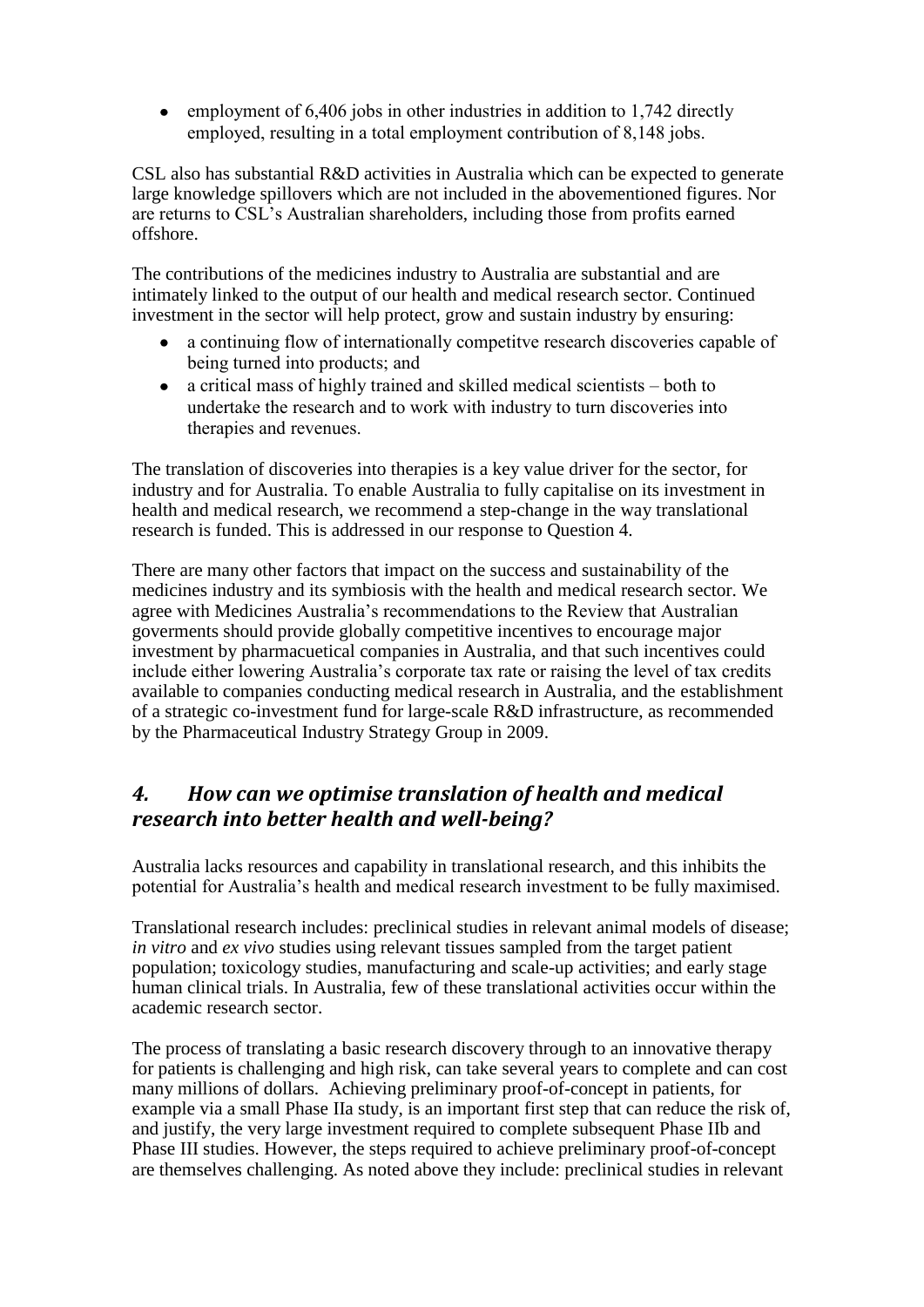animal models of disease; *in vitro* and *ex vivo* studies using relevant tissues sampled from the target patient population; toxicology studies; and manufacturing and scale-up activities.

Because of the complexity and expense of translational activities through to proof-ofconcept many potentially valuable projects fail to attract the level of resource required to progress further. For example, at CSLwe look at over 100 opportunities each year. Of these, we choose 5-10% for full evaluation and then select only a handful for licensing.

While many opportunities are declined because they are unsuitable for further development and commercialisation, we also have to turn down some potentially valuable and exciting projects simply because our available resources are fully allocated to other R&D projects. Some of these projects may be picked up by international companies but, in the process, opportunities to increase returns to Australia are lost. Others will simply not move forward.

Two of Australia's greatest contributions to modern biopharmaceuticals are G-CSF, a growth factor used to treat cancer patients, and Gardasil®, the cervical cancer vaccine. G-CSF was lost to Australia early in development and the multi-billion dollar rewards from its success stayed overseas. Gardasil® was taken further through the pipeline and as a result, the total royalty streams flowing back into Australia are likely to reach \$600 million by the end of this year. Being able to progress translational research through even just one more stage of development can lead to a doubling or tripling of returns for Australia.

CSL believes that more Australian discoveries could reach proof-of-concept and progress into later development in Australia with greater and more targeted investment by the Government.

## **Current Translational Research Funding Schemes.**

Support for translational research in Australia has been limited and somewhat *ad hoc* in nature. There are several schemes from different funding agencies that have met with varying levels of success. They include:

- development grants (NHMRC);
- the Cooperative Research Centre (CRC) program;
- industry fellowships (NHMRC); and
- commercialisation grants most recently through Commercialisation Australia.

#### *NHMRC Development Grants*

NHMRC Development Grants are designed to support individual researchers, research teams, or a company in partnership with a researcher/s to undertake work at the early proof-of-principle or pre-seed stage. While we support the intention of these grants, they are largely ineffective because:

- funding is too little and far too short a term to make a real difference: \$100-300K per year over 2 years; and
- there is no requirement for the researcher to form links with a company capable of, and willing to, assist with advancing the project. A scheme like this needs to encourage strong links between the investigator and a commercial partner to drive it forward.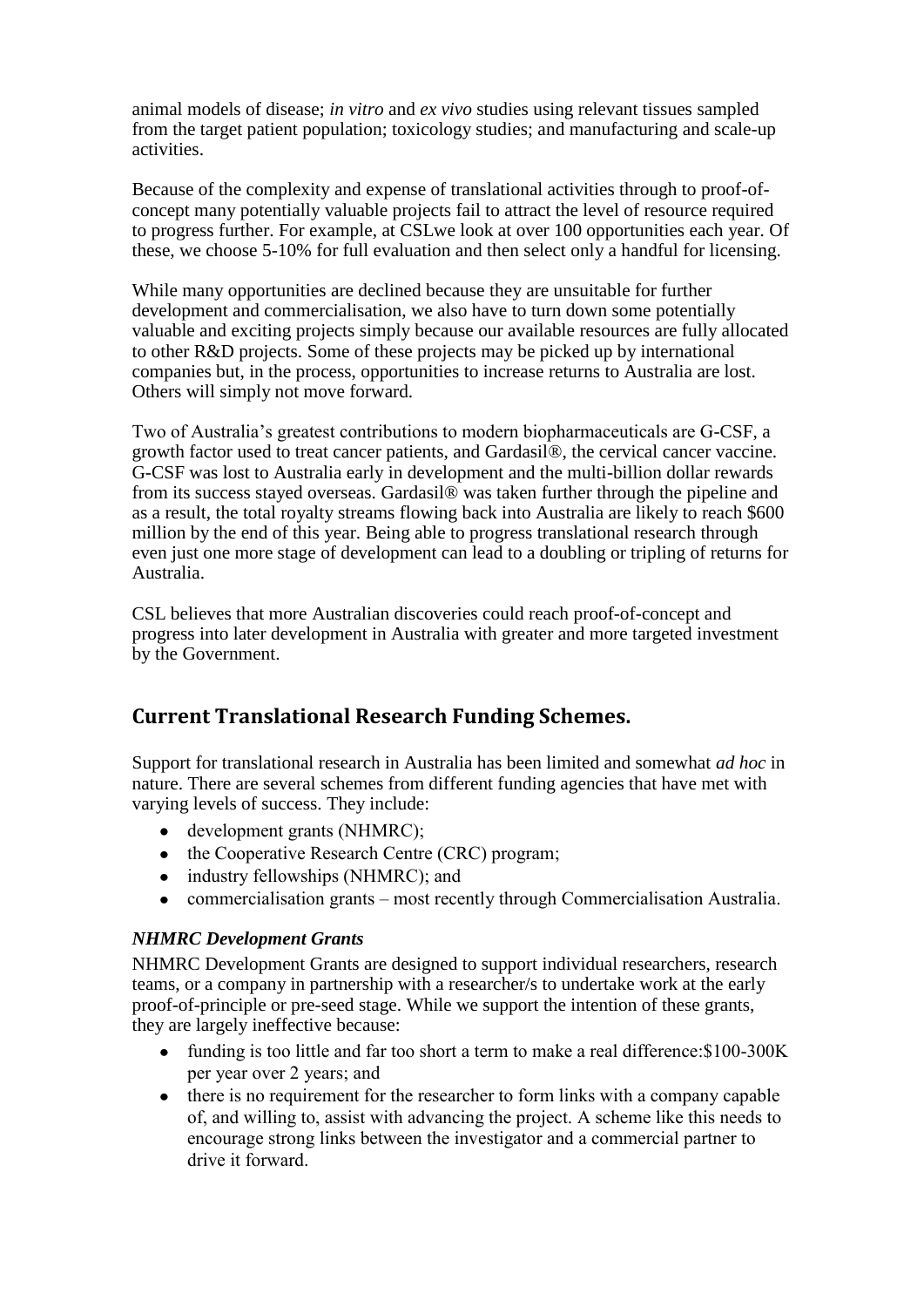### *Cooperative Research Centres (CRCs)*

The CRC Program was established in 1991 to link researchers with industry to focus R&D efforts on progress towards utilisation and commercialisation. While the CRCs have met with some success in certain sectors, since inception they have led to few direct commercial outcomes in the biomedical sector. It has sometimes been difficult to manage the differing needs of the academic and commercial partners, the timeframes and technologies required to generate a clinical candidate and the complexity and expense required to progress the candidate through to proof-of-concept and beyond.

### *NHMRC Industry Fellowships*

Under the *Career Development Fellowship* scheme, the NHMRC provides opportunities for postgraduate and postdoctoral researchers to engage in industry-oriented research training and enables postdoctoral researchers to pursue internationally competitive research opportunities in collaboration with industry.

Industry fellowships have been a success from CSL's perspective. They have led to fruitful long term linkages between CSL and research organisations and have often been targeted specifically towards addressing the translational research gap described above. While important and adding significant value, these fellowships cannot be expected to address the full spectrum of translation activities. However, coupled with targeted translational research funding they can help develop specialised skills to support early stage commercial development of potential products. There are currently three staff members at CSL who received their start in the industry through this program.

#### *Commercialisation Australia*

Commercialisation Australia is a competitive, merit-based assistance program offering funding and resources to accelerate the "business building process" for Australian companies, entrepreneurs, researchers and inventors. Unfortunately the support available is too small, too short term, and not strongly linked with NHMRC.

## **A Way Forward**

CSL proposes the introduction of new funding that will enable researchers to progress their discoveries through to preliminary proof-of-concept in patients. This will increase the number of potential products that could be accepted by industry for later stage product development including Phase IIb and Phase III clinical trials, maximising benefits for Australia.

#### **We recommend that:**

- NHRMC Development Grants be abolished and replaced by new governmentfunded Translational Grants. Funding schemes to support this type of R&D activity operate successfully in the US via the NIH and could provide a useful model in the first instance.
- These new Translational Grants be targeted at projects where a clinical  $\bullet$ candidate has been identified but resources to progress through to preliminary proof-of-concept in patients are not available.
- The budget for these new Translational Grants be sufficient to fund 10 projects per year, at up to \$10 million over the lifetime of each project, and be in addition to the Government's ongoing investment in basic medical research.
- The funding applicant for these new Translational Grants be jointly an Australian academic group and a credible industry partner, allowing Australian